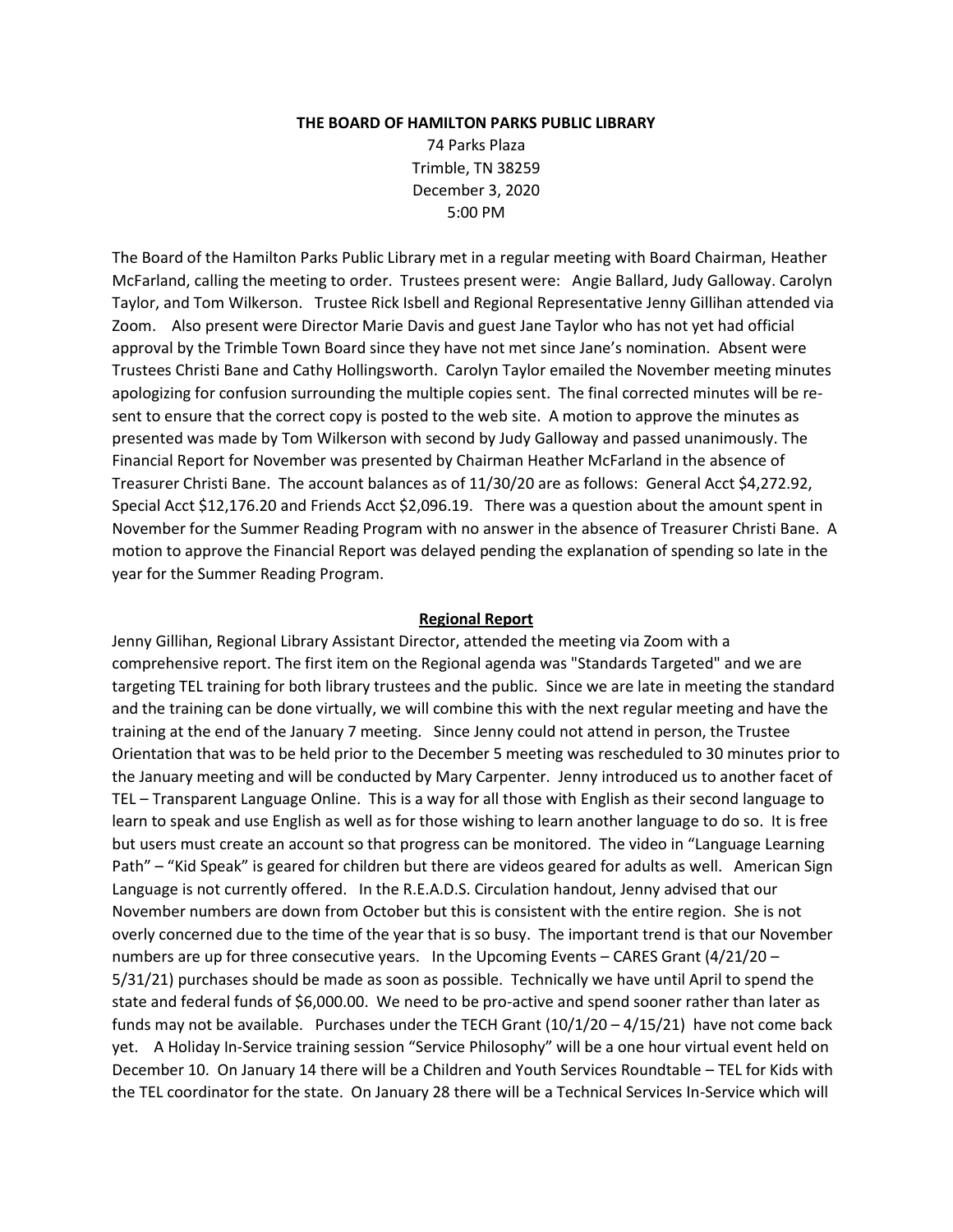deal with the library collection development; i.e. how to inventory and maintain the collection of materials in the library. The Regional Office will be closed on December 24 and 25 and January 1 for Christmas and New Year's Day holidays.

.

# **Director's Report**

Marie Davis reported that HPPL has added 80 books so far this year. In the month of November, there were 96 library visits and 64 more people in READS. Marie requests a list of authors, books and movies that people would like to see added to the collection so that she can have direction in what to order. The HPPL received a \$500.00 donation in November. To decorate for Christmas, Marie would like to have lights for the bushes with wreathes for the building. She would like to have a white paint pen to draw a Christmas tree on the door which would be decorated by children using die cut ornaments they have created. A die cut disk can be checked out for the Regional Library for use in this project. A motion by Tom Wilkerson with a second by Carolyn Taylor and approved unanimously authorized spending not more than \$300.00 for these decorations. She needs black chalk paint for the chalk wall in the library and was advised that since the paint is about \$10.00 at Lowe's and that amount is within the limit of her discretional spending, she should pick that up. She needs trash bags and paper towels and Heather advised that she call Lisa at City Hall to request these items from the Town of Trimble.

## **Committee Reports**

## **Communications**

Angie reported that she contacted the principal of Trimble Elementary School regarding TEL. There are currently 154 students. The teachers need Professional Development hours and the TEL training is approved for this purpose. The teacher training can be virtual training. Jenny will check and see if Nashville has information that can be sent home with the children and will obtain these supplies if they are available. Angie will put Principal Cindy Hutchins in touch with Jenny. For now the focus should be on TEL only – SORA should be a separate topic for a later date.

#### **Old Business**

Heather McFarland reviewed the standing committees per the By-Laws and asked for volunteers with an interest in the specific committees. They are as follows: Personnel and Policy – Judy Galloway and Christi Bane; Budget – Carolyn Taylor and Jane Taylor; Planning – Angie Ballard and Heather McFarland; Maintenance – Tom Wilkerson and Rick Isbell; Public Relations – Christi Bane and Angie Ballard. Heather reported that the background checks previously submitted all came back clear. The board met on November 30 to complete Marie's performance evaluation review and Marie submitted her evaluation to Heather. Heather will schedule a meeting with Marie to review the comments. The Christmas Tree Lighting under the direction of the Trimble Women's Club will be Sunday December 6 at 5:30. The HPPL will provide hot chocolate in a COVID safe manner from the porch. The Library will not be open to the public. Tom requested that a table be set up for children to leave their letters to Santa Clause if there are any not turned in to school. Marie will pick up supplies and Carolyn will borrow and deliver a large electric coffee urn to be used to heat the water. Jane, Tom and Marie will work the event.